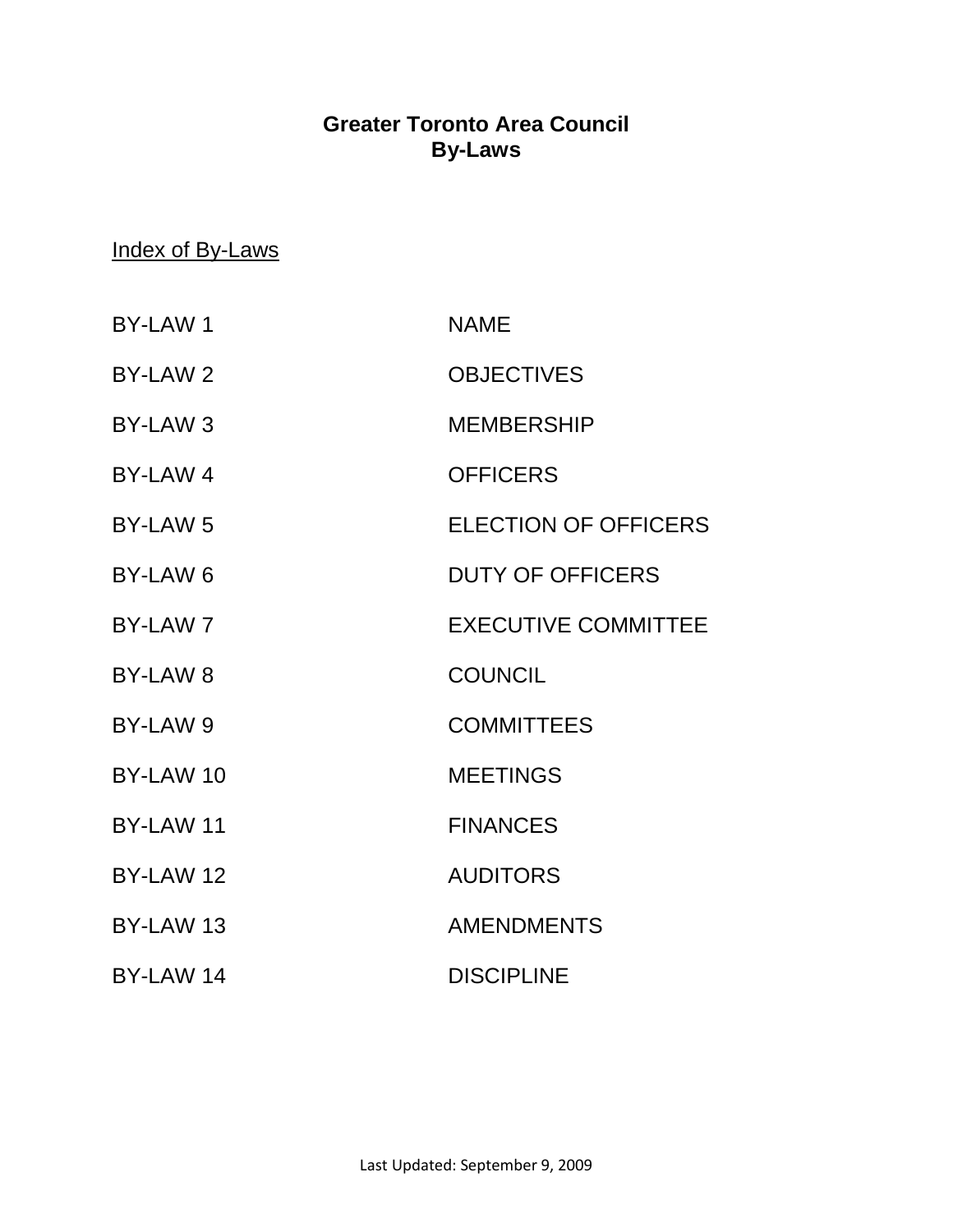### **BY-LAW 1 – NAME**

The name of this council shall be the Greater Toronto Area Council

#### **BY-LAW 2 – OBJECTIVES**

- a. The Greater Toronto Area Council is established in accordance with Section 14, Subsection 5 of the Constitution of the Public Service Alliance of Canada and the Council shall maintain liaison with the Alliance through the office of the designated Executive Vice-President of the Alliance responsible for Area Councils.
- b. The Area Council shall be governed by the provisions set forth in Section 14 Area Councils of the Constitution of the Public Service Alliance of Canada.
- c. The Area Council will serve as a liaison body for Locals in the Greater Toronto Area for the exchange of information on matters of common interest.
- d. The Council shall concern itself with area problems which are consequence to public service employees and it shall endeavour to promote better understanding an image of the public service employees in the mind of the general public.
- e. In cooperation with Locals in the Greater Toronto Area. This Area Council shall encourage the formation of occupational groups of employees in the federal public service.
- f. In cooperation with the Public Service Alliance of Canada, Locals of the Council shall render assistance to Occupational Groups and shall inform the Public Service Alliance of Canada of the occupational group views regarding collective bargaining and policies affecting such occupational groups.

### **BY-LAW 3 – MEMBERSHIP**

a. Membership in the Area Council shall compromise two accredited voting delegate for each affiliated PSAC Local / Branch and one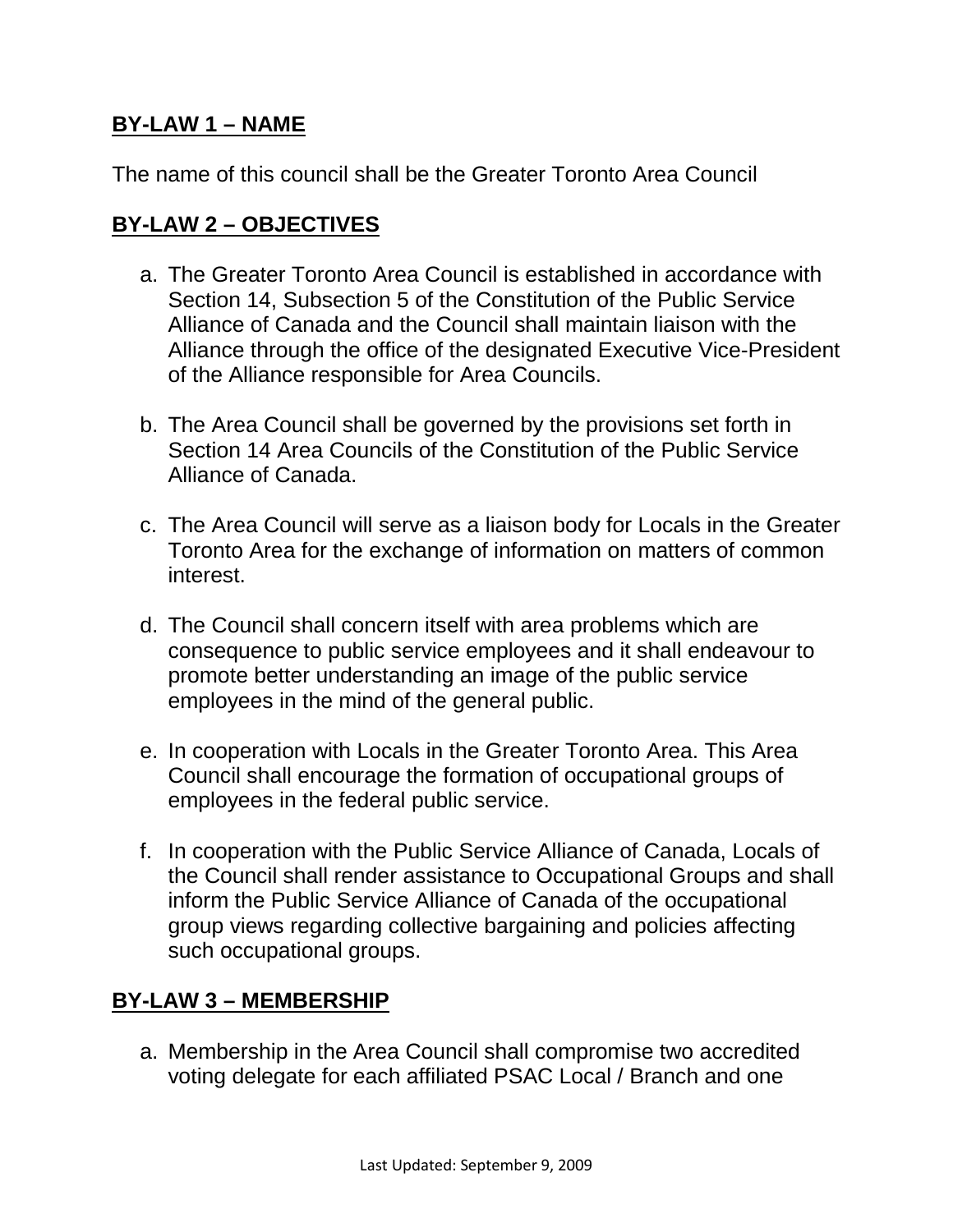additional voting delegate per Local / Committee for each 500 members, or part thereof, over the first 500 members.

b. PSAC Locals / Branches shall have the right to elect, select, or appoint delegate(s).

## **BY-LAW 4 – OFFICERS AND DELEGATES**

- a. The Officers of the Greater Toronto Area Council shall consist of a President, a Vice-President, a Treasurer, and a Secretary; all of whom shall be elected from voting accredited delegates and officers in attendance at the Annual Meeting, and shall comprise the Executive Committee.
- b. A candidate shall be a member of a Local who has been elected, selected, or appointed to represent their Local on the Area Council.

# **BY-LAW 5 – ELECTION OF OFFICERS AND DELEGATES**

- a. The election of officers shall be by secret ballot. A ballot shall be distributed to all members entitled to vote for each office. Each member in attendance entitled to vote shall write on the ballot the name of his or her choice for the office called. The term of office shall be one (1) year or the remainder of, in case of by-election.
- b. Election to any office shall be declared only on receipt of a clear majority of the votes cast. In the event that more than two nominees stand for election for any office, the election shall be by way of elimination.
- c. Any delegate absent for just cause may stand for election with the approval of the majority of the delegates attending a meeting, provided that the delegate submits a written statement indicating the reason for being absent and willingness to stand for office if nominated.
- d. Elected officers of the Council shall take office at the end of the meeting at which they were elected.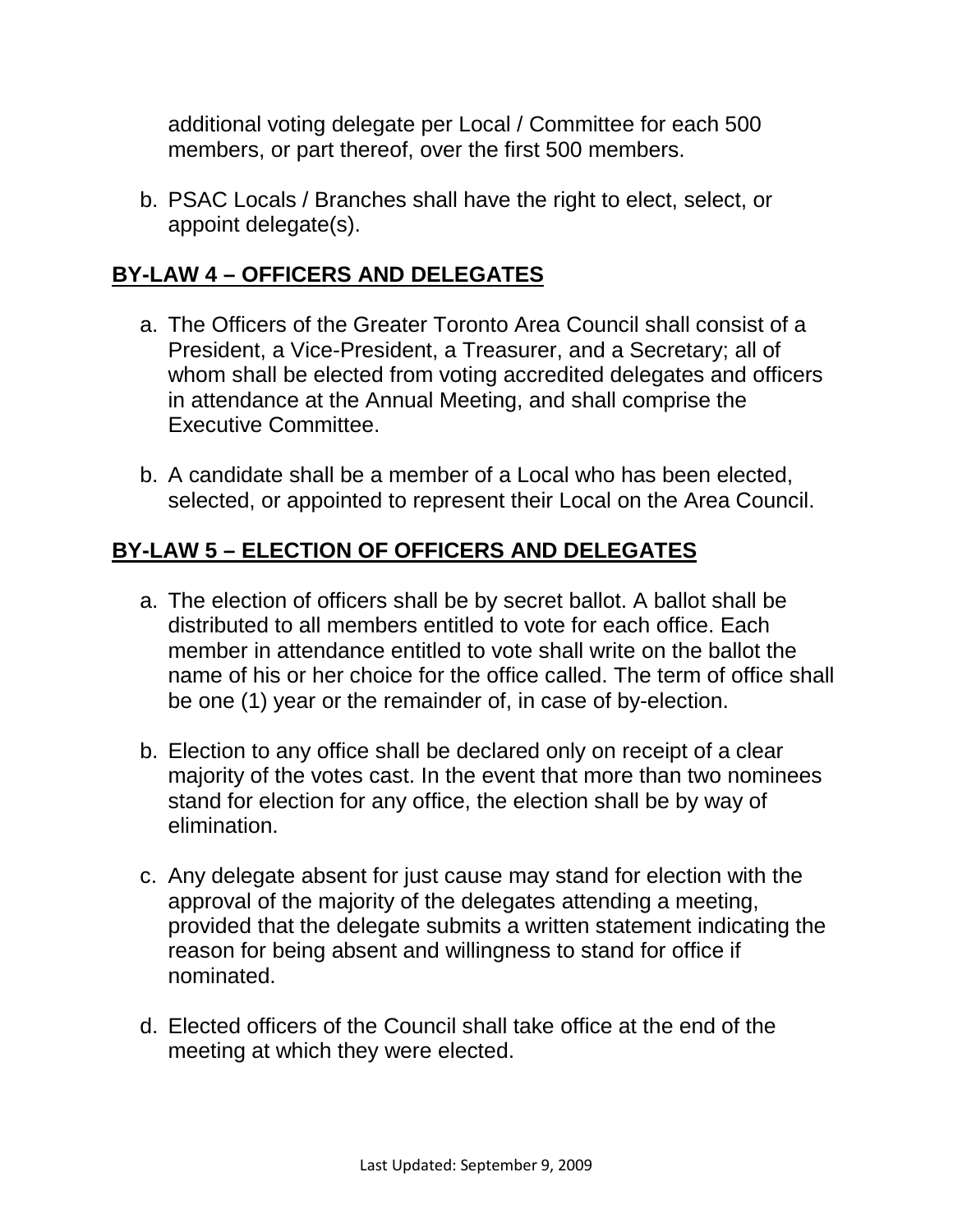- e. At least 30 days prior to an Annual Meeting, the Executive Committee shall appoint a Nominations Committee of not less than two (2) members, who are not running for election, which shall elect its own Chairperson.
- f. Written nominations signed by the nominee and by any two delegates of the Council shall be submitted to the Nominations Committee.
- g. The duties of the Nominations Committee shall be to:
	- 1. receive nominations for all executive officers;
	- 2. verify the eligibility of nominees;
	- 3. ascertain the willingness of nominees to accept and perform the duties of any office to which they may be elected; and
	- 4. to submit nominations received to the Nominations Committee Chairperson.
- h. The Chairperson of the Nominations Committee shall conduct the election or may delegate this function with the approval of the members of the Nominations Committee.
- i. The Chairperson of the Nominations Committee or his/her alternate shall report to the meeting the nominations received for each election and shall call for further nominations from the floor.
- j. There shall be separate elections for the offices of President, Vice-President, Treasurer, Secretary and delegates as required. Any delegate absent may stand for election provided there is confirmation of an intent to stand and the delegate is nominated and seconded accordingly.
- k. As the election for each office or delegate is called, the nominee or his/her nominator or seconder may speak in reverse order of nomination to the assembly on behalf of the nominee for a period of not more than three (3) minutes.
- l. The oath of office shall be administered to all elected officers immediately upon taking office.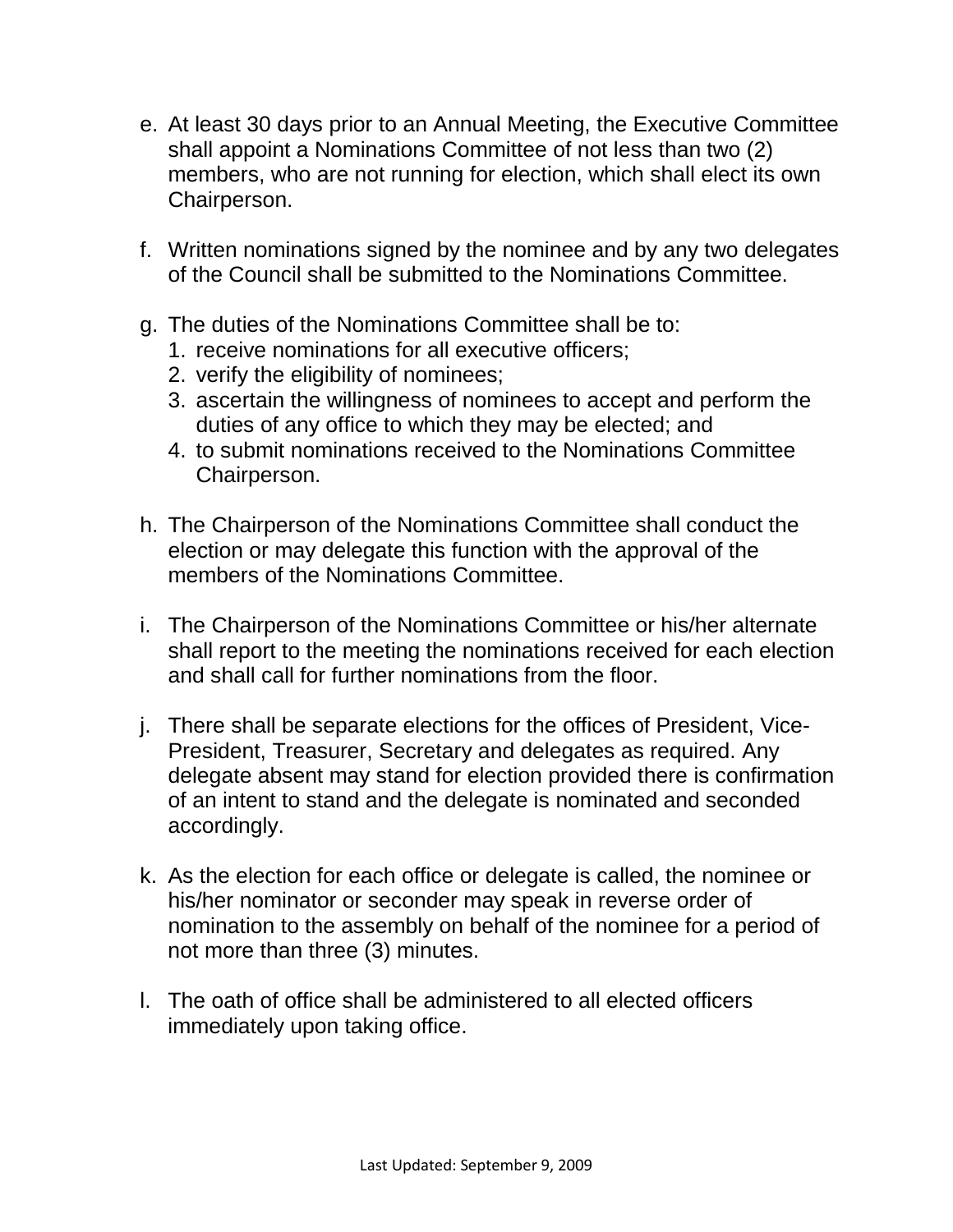## **BY-LAW 6 – DUTIES OF OFFICERS**

#### *Section 1 – President*

- a. The President shall preside at meetings of the Council and its Executive Committee.
- b. The President shall uphold the PSAC Constitution and Regulations and the Council By-Laws and Regulations.
- c. The President shall oversee the work of all officers of the Council and shall be an ex-officio member of all committees of the Council.
- d. The president shall report to the Executive Committee and meetings of the Council on his/her activities and perform other duties as pertain to that office.
- e. The President shall be responsible for the efficient and proper conduct of the affairs of the Area Council.
- f. The President shall vote in case of a tie vote on any matter.
- g. The President shall, with the assistance of the Vice-President, bring to the attention of the appropriate segment of the PSAC, the policies and views adopted at Council meetings.
- h. The President shall, with the assistance of the Vice-President, carry out an active liaison with the various Locals/Committees in the Greater Toronto Area.

#### *Section 2 – Vice-President*

- a. The Vice-President shall assist the President in carrying out the duties of that office as requested.
- b. The Vice-President shall, in the absence of the President, assume the duties of the President.
- c. The Vice-President shall act as a liaison with the PSAC Ontario Council representatives for Area Councils and the Greater Toronto Area (Region 5).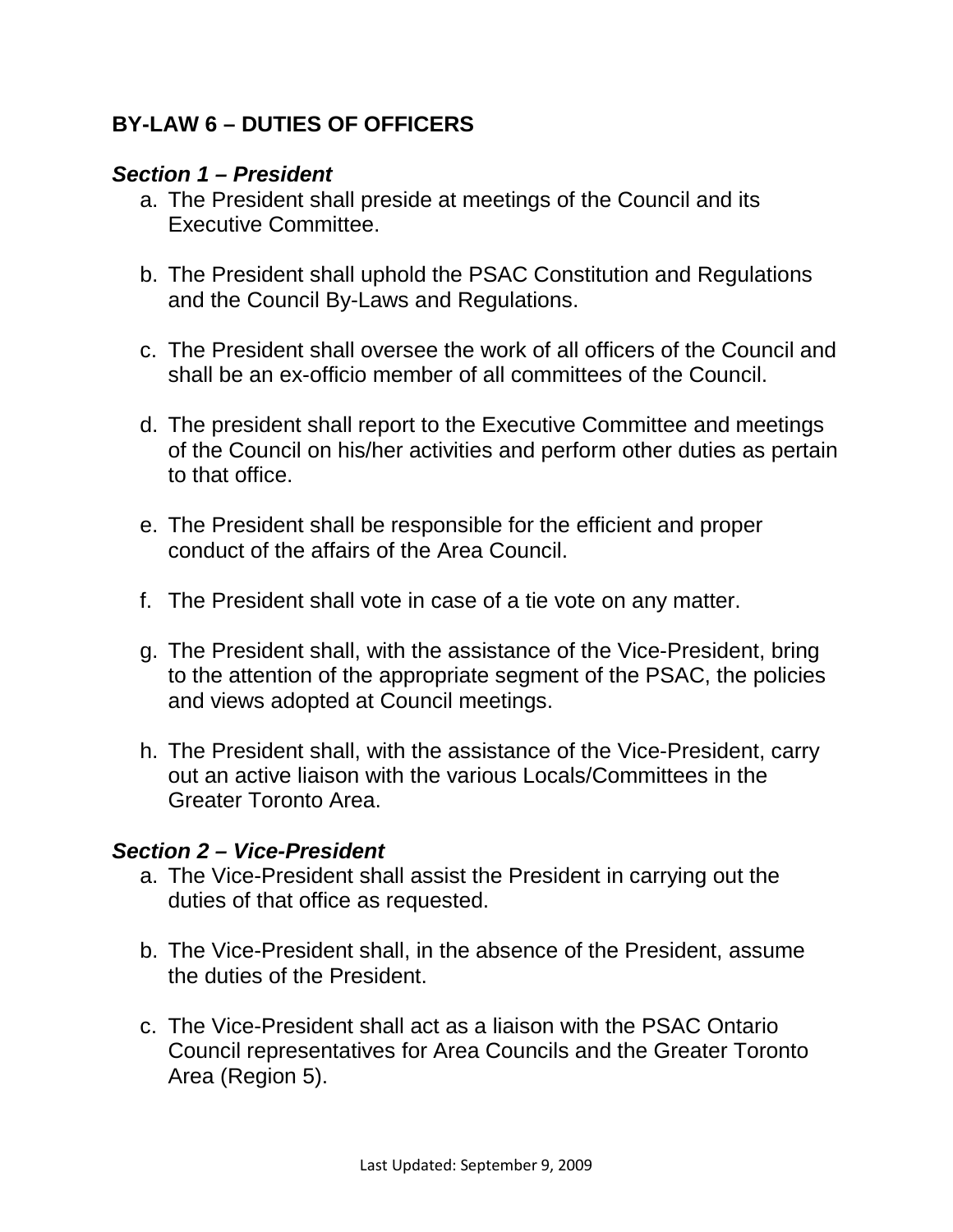#### *Section 3 – Treasurer*

- a. The Treasurer shall receive all monies and ensure that they are properly recorded and deposited in a chartered bank of as directed by the Council to the credit of the Greater Toronto Area Council, PSAC.
- b. The Treasurer shall be one of the designated signing officers.
- d. The Treasurer shall present a written statement to the Executive Committee and to the regular Area Council Meetings detailing the receipts and expenditures for the previous period.
- e. The Treasurer shall submit a detailed and audited financial statement at the Annual Meeting of the Area Council.
- f. The Treasurer shall expend funds only as directed by the Council.
- g. The Treasurer shall cooperate fully with the auditors and shall provide such explanations and records as they may require.

#### *Section 4 – Secretary*

- a. The Secretary shall be responsible for notifying all Council officers and delegates of all meetings.
- b. The Secretary shall be responsible for keeping accurate records of all meetings.
- c. The Secretary shall forward to the designated Regional Executive Vice-President for Ontario, minutes of all meetings not later than thirty (30) days following the date on which each meeting is held.
- d. Distribution of minutes to the Executive Committee, PSAC Regional Executive Vice-President and PSAC Regional Representative shall take place within fourteen (14) days of the preceding meeting.
- e. The Secretary shall be responsible for receiving all correspondence and referring it to the appropriate executive officer or appropriate meetings for action.
- f. The Secretary shall prepare correspondence as may be directed by the President, Executive Committee or the Council.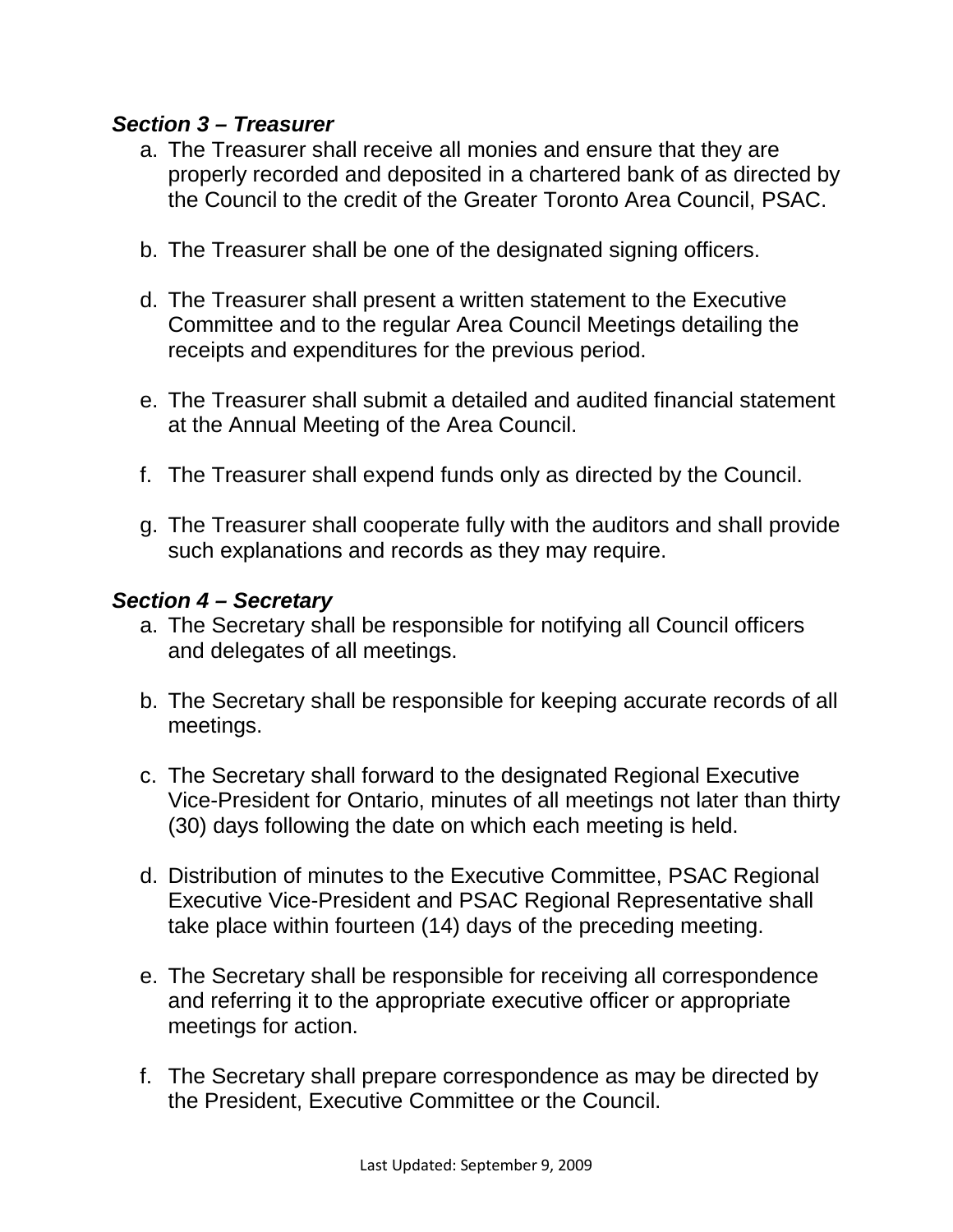- g. The Secretary shall have available and report on at regular meetings, copies of all correspondence of interest received or dispatched since the previous general meeting for perusal by the members.
- h. All approved minutes shall be forwarded to PSAC for posting to the PSAC web site.

### **BY-LAW 7 – EXECUTIVE COMMITTEE**

- a. The Executive Committee shall be composed of the elected officers provided in By-Law 4.
- b. The Executive Committee shall discuss upcoming business prior to the Area Council meeting and shall administer the affairs of the Council between the meetings of the Council.
- c. Special Meetings of the Executive Committee may be called by the President, or the Regional Executive Vice-President for Ontario, or on written request to the President by members of the Executive Committee.
- d. If a member of the Executive Committee is absent for more than three (3) consecutive meetings for other than valid reasons, he/she shall be relieved of his/her duties with a majority vote of all delegates present and voting at the following meeting.
- e. When a vacancy in the Executive Committee occurs, a notice to fill such vacancy shall be given at the next regular meeting of the Council, and an election will be held at the following regular Council Meeting.
- f. A quorum of the Executive Committee shall be two elected officers present at a duly called Executive Meeting.
- g. The actions of the Executive Committee shall be reported at each regular Council Meeting.
- h. On vacating their respective positions, all officers of the Council shall return all funds, documents and other properties of the Council.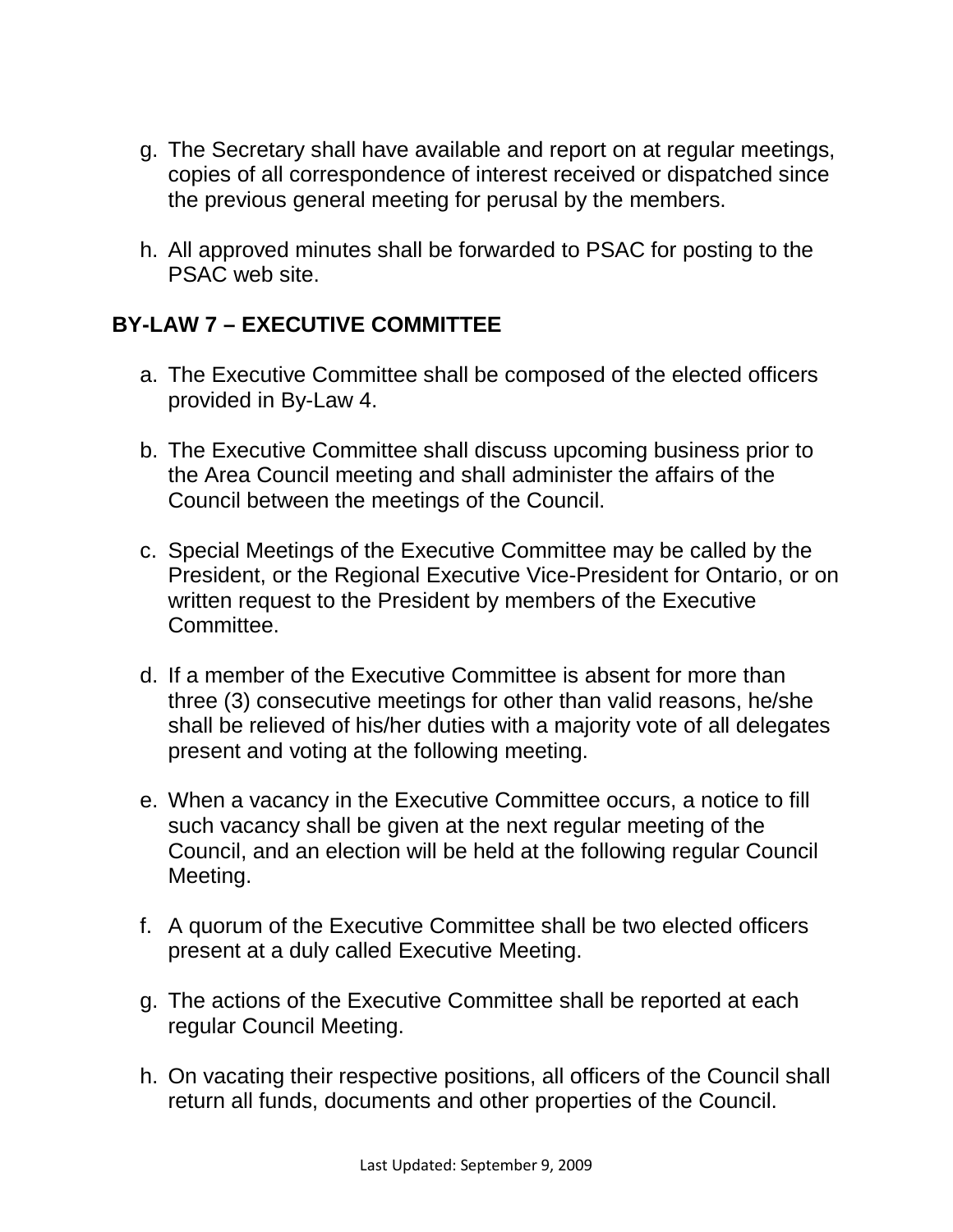### **BY-LAW 8 – COUNCIL**

The Council shall be the supreme governing authority on all actions of the Council within the Public Service Alliance of Canada Constitution, Regulations and By-Laws.

#### **BY-LAW 9 – COMMITTEES**

- a. Committees formed under the auspices of the Area Council shall conduct their affairs in accordance with Regulations appended to these By-Laws, as established by the Executive Committee and approved by the Council.
- b. Standing Committees will convene annually with the appointment of members following the Annual Meeting.
- c. The Standing Committees of the Greater Toronto Area Council shall include: By-Laws Committee, Election Readiness Committee, Labour Day Parade Committee, and Nominations Committee.
- d. Ad hoc committees can be set at any meeting following each Annual Meeting by the Area Council to deal with matters throughout the year. Each ad hoc committee must be struck annually.
- e. The election of a committee chair is as a majority vote of all members of that committee at the first committee meeting.

#### **BY-LAW 10 – MEETINGS**

- a. The Area Council shall convene regular Council Meetings at least four times annually and as recommended by the Executive Council, on a standard day of each month.
- b. The Annual Meeting shall be held in the month of September each year.
- c. Special Meetings of the Greater Toronto Area Council shall be held at the call of the President, or the Regional Executive Vice-President for Ontario, or on request in writing by three delegates from separate Component Locals to the Council President or the Regional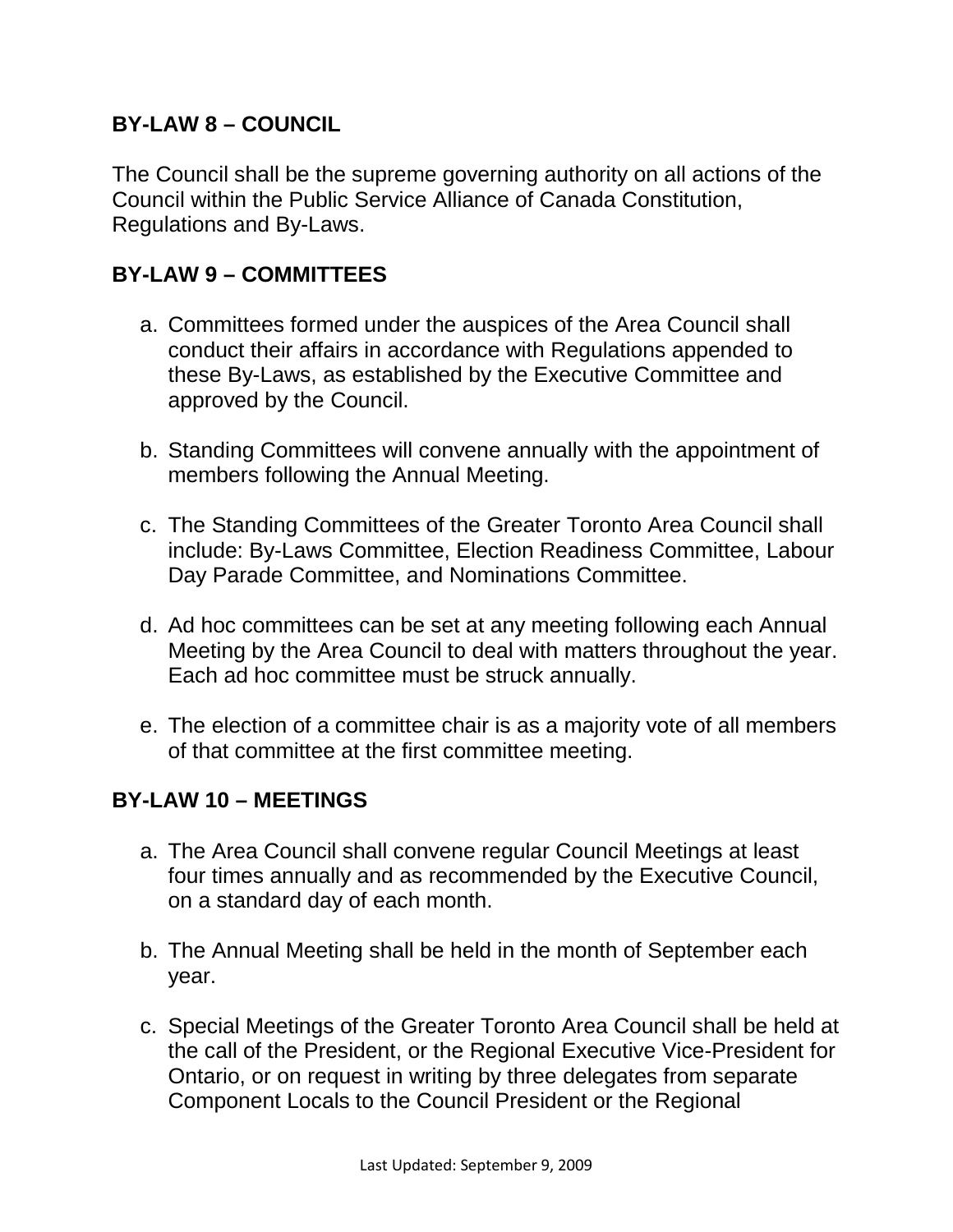Executive Vice-President for Ontario. Such meetings must be held within thirty (30) days.

- d. For the introduction of any additional business at a special meeting other than for which the meeting was called, a two-thirds majority vote, shall be required.
- e. Quorum for general/annual meetings is one more delegate than the executive present.

### **BY-LAW 11 – FINANCES**

- a. All expenditures of Council funds shall be approved by majority vote of the Council.
- b. The Area Council may delegate to the Executive Committee authority to expend funds up to amount shown in the Annual Budget subject to the limitation of By-Law 11, Section D.
- c. No individual expenditure unless otherwise specifically authorized by the Council, shall exceed \$100.00 or one-twelfth of the budget item, whichever is greater.
- d. The fiscal year shall be January 1 to December 31.
- e. The Annual Budget shall be presented at the first meeting following the Annual Meeting of the Council.
- f. A supplementary budget may be submitted by the Executive Committee should it be necessary during the year.
- g. Funds of the Area Council shall be held in a chartered bank or credit union in the name of the Greater Toronto Area Council, PSAC.
- h. The following officers are the signing authorities for the Greater Toronto Area Council; President, Vice-President, Treasurer, and Secretary.
- i. All cheques shall be signed by two of the officers who have been assigned as signing officers on the bank account.